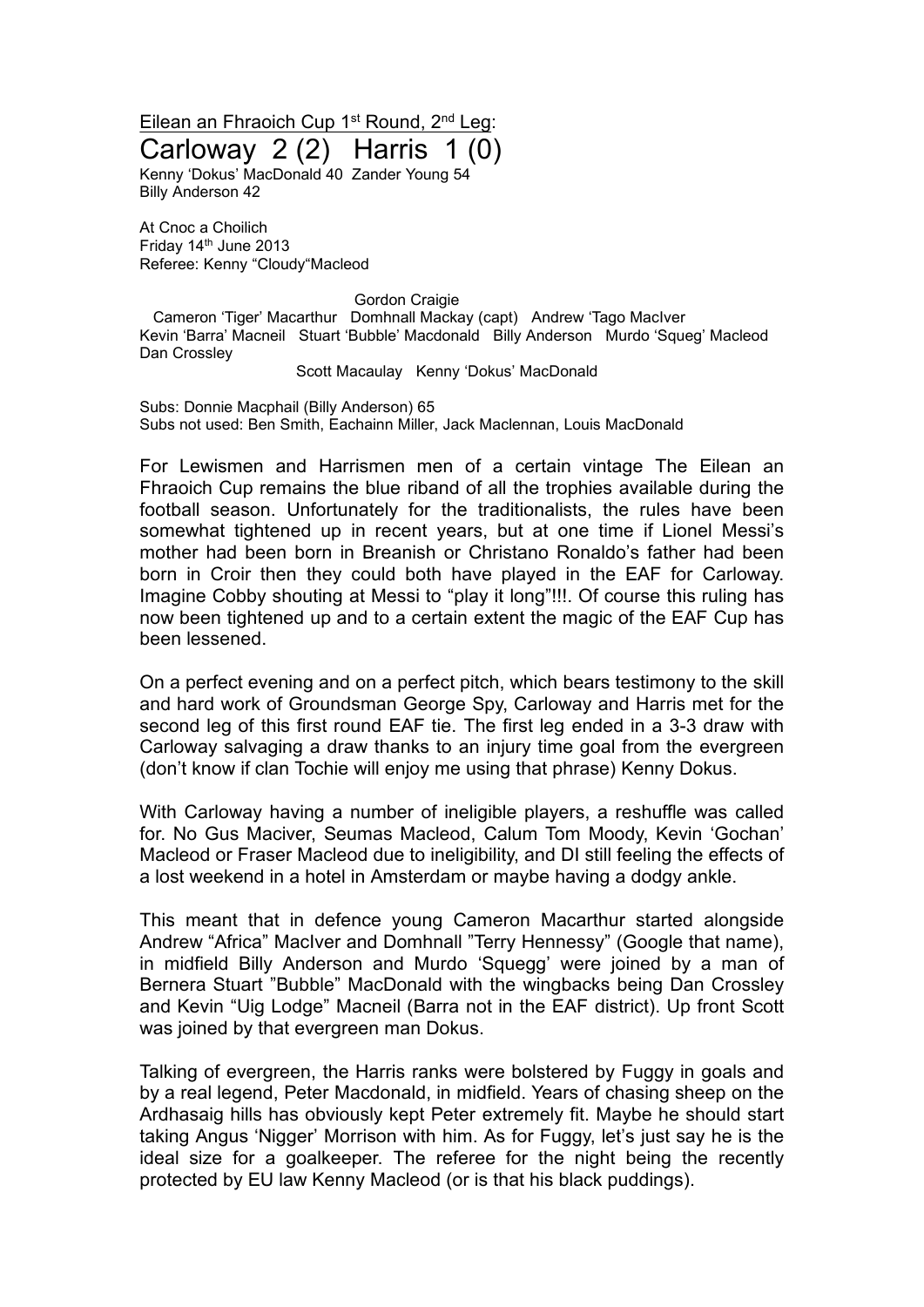Now to the important part - the actual game. Harris were much changed from their usual league line-up. Much more organised with Stevie Price at the back orchestrating and organising like only he can. Carloway kicked off and immediately tried to get Scott and Dan free on the left wing. This seemed to be their best outlet and on 5 minutes after a corner Andrew MacIver had a free header which went straight to Fuggy.

After this initial bombardment, the game settled down with Harris happy to contain. Chances were few and far between at both ends with both goalies dealing confidently with anything that came their way. In fact the only incident of real note was an altercation between the veteran Harris goalkeeper and the veteran Carloway striker. Handbags at thirty paces really, quickly diffused by the referee who, at this stage, was heading for the man of the match award.

Then, totally out of the blue, double disaster for Harris. First of all on 40 minutes, a long ball out of defence by Domhnall Mackay was missed by the Harris central defenders allowing Kenny 'Dokus' to steal in and finish with some aplomb. 1-0

Two minutes later a piece of magic by Billy Anderson released Dokus to square the ball across goal. His cross was scrambled clear for a corner which was taken quickly and short to Murdo 'Squegg' Macleod. He was given far too much time to pick out Anderson, who easily headed home 2-0

Half Time Carloway 2 Harris 0

Harris must have felt a little bit angry and frustrated going in at half time. Two moments of lost concentration had cost them dearly, especially after competing so well for most of the first half. They knew that to have any chance of progressing they had to get an early goal in the second half.

Give them their due, they started the second half well creating a couple of half chances. On 46 minutes a dangerous cross from the left wing just drifted past. On 50 minutes after a free kick awarded by Assistant Referee Maclean (Bragar), James Maclean shot over.

Then on 54 minutes the game was thrown wide open. The Referee awarded a free kick out on the left wing when most of crowd thought that he should have played advantage. Up stepped Zander Young to curl a top class free kick into the top corner. I say top class but 'Cobby' obviously thought differently and proceeded to stand all by himself by one of the corner flags for the remainder of the game. He will say he was trying to prevent a pitch invasion by the sheep in the neighbouring field that were enviously eying up the green grass on the football pitch.

Back to the game, and although Harris battled manfully (I use the word battled in a diplomatic sense) the better opportunities fell to Carloway. On 56 minutes after some magic by Crossley his cross to the far post found no